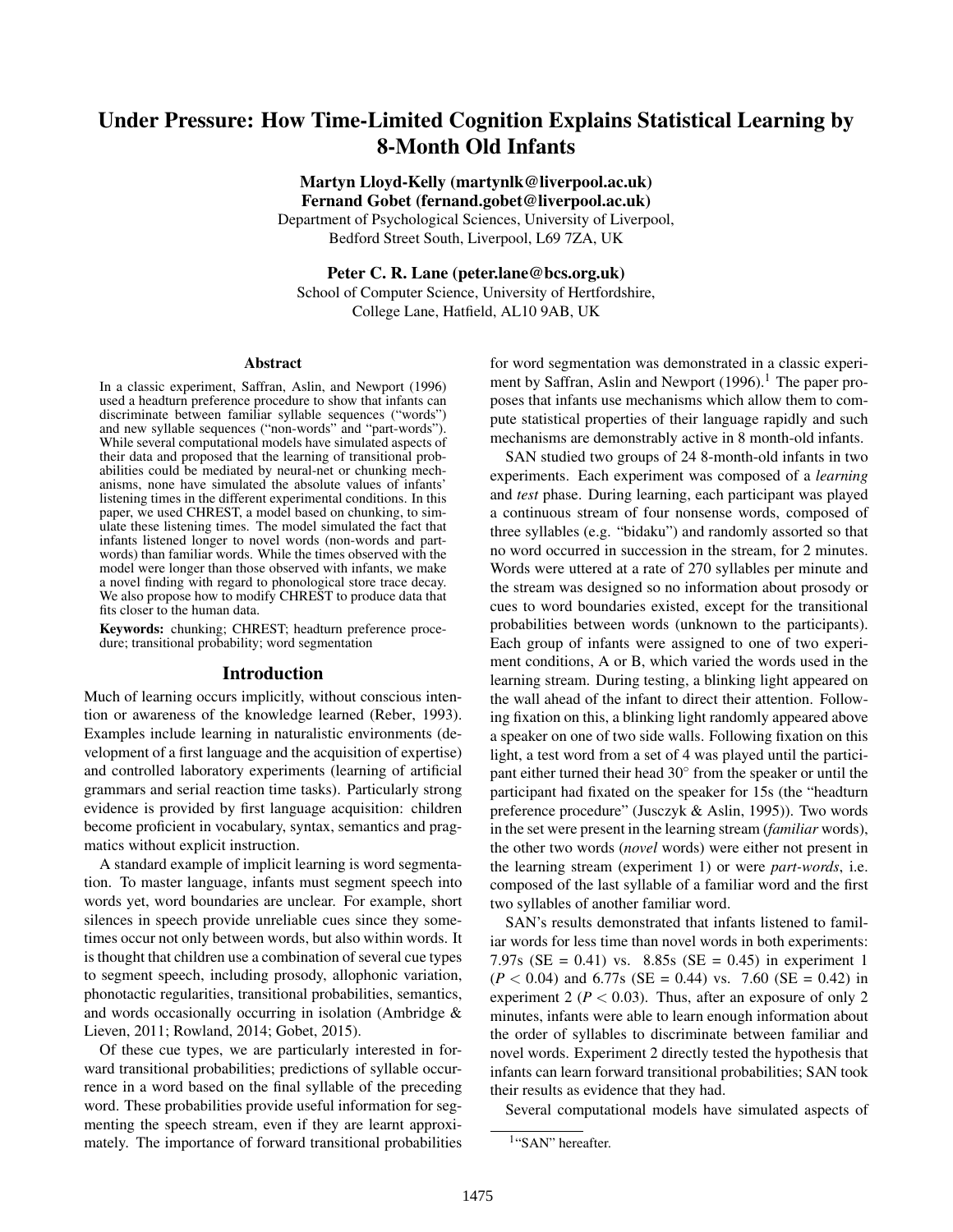SAN's study. These include simple recurrent networks (Elman, 1991; French, Addyman, & Mareschal, 2011), connectionist autoassociators (French et al., 2011), Kohonen networks (Anderson, 1999), and PARSER (Perruchet & Vinter, 1998), a symbolic model. In these models, transition probabilities are approximated by learning mechanisms based on connectionist algorithms or the creation of chunks. However, to our knowledge, no model has been used to simulate the ability of infants in SAN's study to discriminate between words, non-words and part-words and to replicate the times recorded by SAN when the headturn preference procedure is used to assess familiarity with words.

In this paper we aim to account for SAN's results using chunking mechanisms that indirectly implement the learning of forward transitional probabilities. Most importantly, we aim to simulate SAN's exact timing data, as opposed to simply demonstrating notable discrimination between the words used by SAN. Doing this adds confidence that a model captures the actual cognitive processes used by the infants rather than an abstract measure of their discrimination ability.

## Participant Modelling

Each participant is simulated using an instance of the computational CHREST (Chunking Hierarchy and Retrieval STructures) model; a symbolic cognitive architecture (Gobet & Lane, 2010). In this study, CHREST is augmented with a phonological loop (Baddeley & Hitch, 1974) that is subject to time-sensitive trace decay (Baddeley,  $2007$ ).<sup>2</sup> Since CHREST's cognitive operations are also time-sensitive, we show how these structures can interact to segment speech and attempt to replicate the times recorded in SAN's study.

## **CHREST**

CHREST has been used to account for data in several domains characterized by the acquisition of implicit learning. These include the acquisition of expertise in board games (de Groot & Gobet, 1996), implicit learning tasks (Lane & Gobet, 2012), children's acquisition of vocabulary (Jones, Gobet, & Pine, 2000) and syntax (Freudenthal, Pine, & Gobet, 2009).

A CHREST model consists of three major components: long-term memory (LTM), short- term memory (STM) and an input interface (the phonological loop, in this case). CHREST uses *patterns*, φ, generated from the environment using its input interface to create, modify and retrieve LTM nodes, i.e. to learn and recognise. These nodes are organised in a discrimination network: nodes are first organised according to their modality (action, visual or verbal) then according to the information that differentiates them from other nodes. STM is a fixed-size, first-in, first-out list structure that stores retrieved LTM nodes (whereupon they are called "chunks") to facilitate recognition. Note that there exists a STM structure for each modality.

The version of CHREST used in this paper simply learns and recognises verbal information when requested. To learn, content from the phonological loop is added to a  $\phi$  in the order it was inserted into the phonological loop (oldest information added first) and  $\phi$  is then sorted through the model's LTM. The LTM node reached, θ, is simultaneously placed into STM and its *image* (the pattern contained in  $\theta$ ) is analysed to determine if  $\phi$  contains any new information. If there is new information in φ, CHREST will attempt to learn it either either by *discriminating* or *familiarising*. When recognising, CHREST simply checks if  $\phi$  is present in a verbal STM chunk retrieved after sorting φ through LTM.

Discrimination increases the number of nodes in a CHREST model's LTM and occurs either when  $\theta$  is a modality root node ( $\phi$  is not recognised at all), or  $\theta$  is not a modality root node but its image either mismatches φ or is *finished*, i.e. no new information can be added to it. In the first case, a new node is created and connected to the relevant modality root node (see Figure 1(b)); the new node is technically called a *primitive*. In the second case, a new node is created and connected to  $\theta$  (see Figure 1(c)). The connection created is a *test-link* that contains the first unit of information that is present in φ but not θ's image.

Familiarisation (see Figure 1(d)) adds new information to images of existing LTM nodes and occurs when  $\phi$  contains a sub-pattern,  $\rho$ , that exists as a primitive;  $\rho$  is not present in θ's image; information preceding ρ in θ's image and φ are the same; θ's image is not finished.

Learning consumes a CHREST model's cognitive resource for a specified period of time. Consider a CHREST model, *c* that takes 10000ms to discriminate, 10ms to traverse a link in LTM and 50ms to update its STM. If *c*'s LTM is in the state depicted in Figure 1(a) and it is asked to learn the verbal pattern  $\leq$  pa go  $\geq$  at time *t* (resulting in the production of the LTM state seen in Figure 1(b)),  $c$  will take 20ms to sort  $\le$ pa go > through LTM (10ms to sort its modality and 10ms to traverse the link to node 3). When node 3 is retrieved, it will be placed into verbal STM at time  $t + 20$ ms + 50ms and node 5 will be created at time  $t + 20ms + 10000ms$ . Any requests to learn another pattern between *t* and  $t + 20ms + 10000ms$ will be blocked.

### Phonological Loop

The phonological loop implemented adheres closely to the architecture proposed by Baddeley and Hitch (1974). However, we only implement the *phonological store* and omit an *articulatory rehearsal mechanism* since sub-vocal rehearsal of phonological loop content is not believed to emerge until around 7 years of age (Baddeley, Gathercole, & Papagno, 1998; Cowan & Kail, 1996; Gathercole & Hitch, 1993).

The phonological store is a first-in, first-out list structure of arbitrary length whose spaces can be occupied by, at most, one syllable (the smallest unit of phonological input specified by SAN). The debate regarding how phonological store

<sup>2</sup>A simplified phonological loop has been used in earlier CHREST models, see (Jones, Gobet, & Pine, 2005; Lane & Gobet, 2012) and references therein.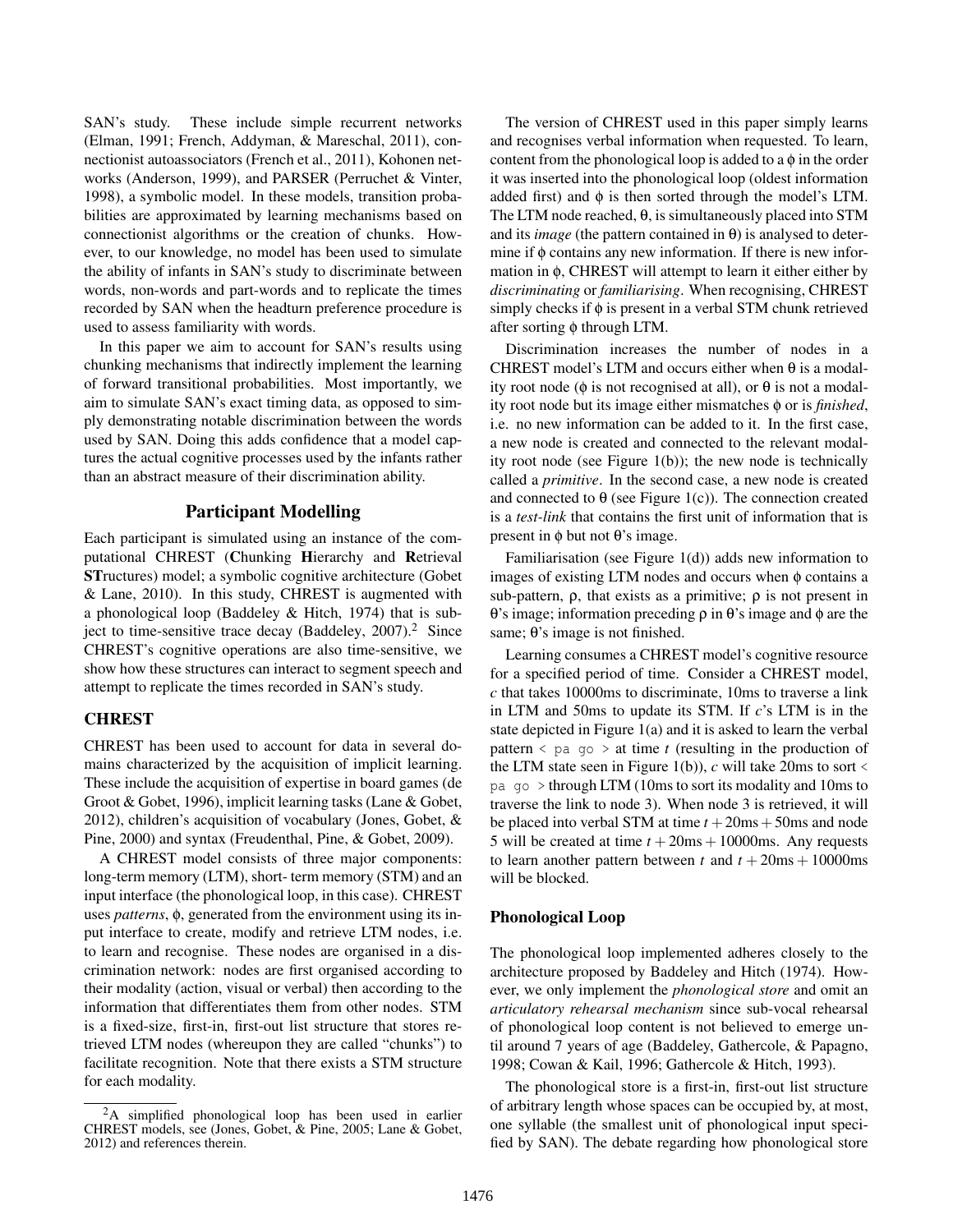



(a) Before pattern presentation.

(b) After first presentation of pattern (go unrecognised; discrimination).



(c) After second presentation of pattern (mismatch on chunk retrieved,  $\langle$  pa do  $\rangle$ ; discrimination).



(d) After fourth presentation of pattern  $(*t* i > 1)$ learned as primitive during third presentation but not present in chunk retrieved after fourth presentation,  $\lt$  pa go  $\gt$ ; familiarisation).

Figure 1: LTM states when learning verbal pattern  $\le$  pa go ti >. Tests on links are indicated by grey rectangles.

capacity is limited is noted. $3$  Since this debate is unresolved and Baddeley appears to favour the trace decay explanation of phonological store capacity limitation (Baddeley, 2007), we implement this mechanism. Consequently, when syllables are added to a phonological store, they will only be retained for the trace decay value specified before they are removed.

We set the default trace decay value to 600ms according to data reported by Glass, Sachse, and Suchodoletz (2008) who estimate the duration of sensory auditory memory to be between 1 and 2 seconds in 2- and 3-year-old children; extrapolating infant trace decay to 600ms seems reasonable.

### Experiment Simulations

A complete simulation run consists of repeating SAN's experiment battery (experiments 1 and 2), with 24 simulated participants in each experiment, 50 times. This set-up ensures that the sample sizes in our simulations are equal to the sample size of SAN, making statistical comparisons between the simulated and human data more valid.

Each experiment consisted of a 2 minute learning phase followed by a test phase. There are some notable assumptions we made when considering how to implement the experiments computationally that should be noted:

- SAN do not indicate a participant's prior familiarity with the syllables used so every simulated participant is initialised with a LTM containing nodes for each syllable used in their experiment. The alternative is to initialise simulated participants with empty LTMs; this is implausible since SAN's participants must have learned some of the syllables used in the study before they took part, since the syllables are taken from the infant's native language.
- The time taken by infants in SAN's study to initially fixate on the lights in the test phase is not specified. So, before the presentation of each word in the simulated testing phase, the simulated participant's S/LTM operations were allowed to complete and both their phonological store and STM were cleared.

During the learning phase, a learning string (randomly generated for each participant according to SAN's conditions) was used to populate the phonological store of each simulated participant. SAN report that 270 syllables are uttered every minute and a learning phase lasts for 120000ms. So, if every syllable took an equal amount of time to utter, a syllable should be uttered every 222ms:  $120000 \div (270 \times 2) = 222$ . Since every word is composed of 3 syllables, a word should be uttered every 666ms (222  $\times$  3 = 666). Consequently, according to our best estimate, a syllable is placed into a simulated participant's phonological store every 222ms and simulated participants constantly tried to learn the contents of their phonological store.<sup>4</sup>

During the test phase, the test words used by SAN in their study were presented to each simulated participant. Again, their phonological store was populated according to the timings specified in the previous paragraph. However, like SAN's study, after a whole word had been uttered, a 500ms break occurred before the next test word was presented. Simulated participants attempted to recognise the test word constantly; if recognition failed then the participant would attempt to learn the contents of its phonological store.

To ensure that the only variability in recognition times would be produced by the ordering of words in the learning phase (rather than the order of learning in the testing phase

<sup>&</sup>lt;sup>3</sup>The phonological store's capacity constraint may be caused by a bound on the number of items that it can store at any time or an artefact of content trace decay. See Baddeley (2007) for a review.

<sup>&</sup>lt;sup>4</sup>If a phonological store was empty, no attempts to learn would occur thus the simulated participant's attentional and cognitive resources were not consumed.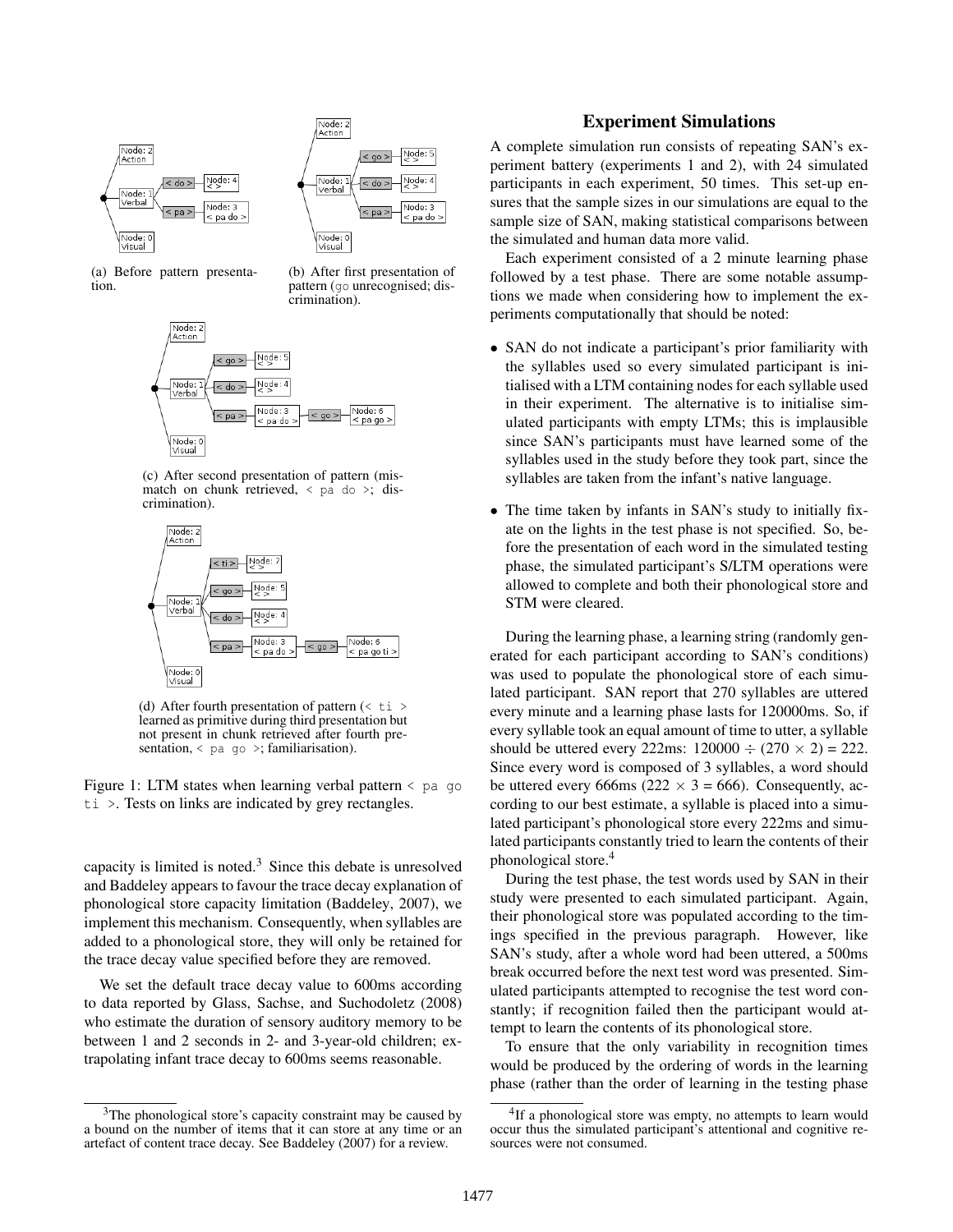too), the order of test word presentation for each simulated participant was not varied over the entire simulation. We assume this consideration was also afforded by SAN; however, there is no information regarding this.

We approximated the headturn preference procedure as follows: as in SAN's study, test word presentation occurred continuously. However, unlike SAN's study, presentation ended if the simulated participant either recognised the test word or the test word was not recognised after 15 seconds from first presentation; the presentation time length was then recorded. This strategy allows for direct testing of the headturn preference procedure's proposal that novel (unrecognised) stimuli causes perceptual fixation. It also allows us to investigate whether there is evidence to posit that the participant's fixation on a speaker in SAN's study is an indicator of the participant's engagement in discrimination or familiarisation. Since learning in our simulations is analogous to a participant fixating on a speaker in SAN's study, if the presentation times recorded in our simulations are a good fit to the looking times recorded in SAN's study, this hypothesis could be accepted.

We first report results obtained with default CHREST values for discrimination (10000ms) and familiarisation (2000ms); trace decay in the phonological store is set to 600ms (as justified earlier). We then report the results of a grid search aimed at finding the optimal values for these three parameters. In 27 simulations, each repeated 50 times, simulated participants were set-up with a unique combination of values for the three parameters mentioned:

- Phonological store trace decay: 600ms, 800ms, 1000ms
- Discrimination: 8000ms, 9000ms, 10000ms
- Familiarisation: 1000ms, 1500ms, 2000ms

The mean familiar word presentation times and mean novel word presentation times for each simulated participant type repeat were used together with SAN's mean listening times for familiar and novel words in both experiments to calculate r<sup>2</sup> and root mean square error (RMSE) values. This data was then used to answer the following questions:

- 1. Do simulated participants with default times for trace decay, discrimination and familiarisation produce presentation times that are a good fit to SAN's data?
- 2. Do a different combination of values for these parameters offer a better fit to SAN's data?

#### **Results**

Figure 2 displays the  $r^2$  and RMSE values calculated for each repeat of the 27 distinct combinations of the trace decay, discrimination time and familiarisation time parameters along with their means. Note that, whilst higher  $r^2$  values indicate a better fit of the simulation data to the human data, higher RMSE values indicate a worse fit.



(b) Root mean squared error (RMSE) values.

Figure 2: Model fit data for each simulated participant type's repeat experiment battery (mean values denoted by '+').

### Default Parameter Model Fit

CHREST clearly discriminates between familiar words and non-words (experiment 1) and familiar words and part-words (experiment 2), as shown in Figure 3. Since 50 replications were carried out, we used Fisher's method to aggregate the *p* values achieved by the model with default parameter values. The resulting chi squares were highly significant:  $\chi^2(100) = 1,792.8, p < 4.09 \times 10^{-308}$ , for experiment 1, and  $\chi^2(100) = 681.6, p < 2.35 \times 10^{-87}$ , for experiment 2. However, the fit with human data was poor:  $r^2 = 0.33$ , RMSE = 3.14. The problem is that CHREST magnifies the effect with novel stimuli, compared to the human data; infants appear to become bored much more quickly than the model. Interestingly, French et al. (2011) report the same effect with the SRN model after measuring the proportion of familiar words better recognised than novel words.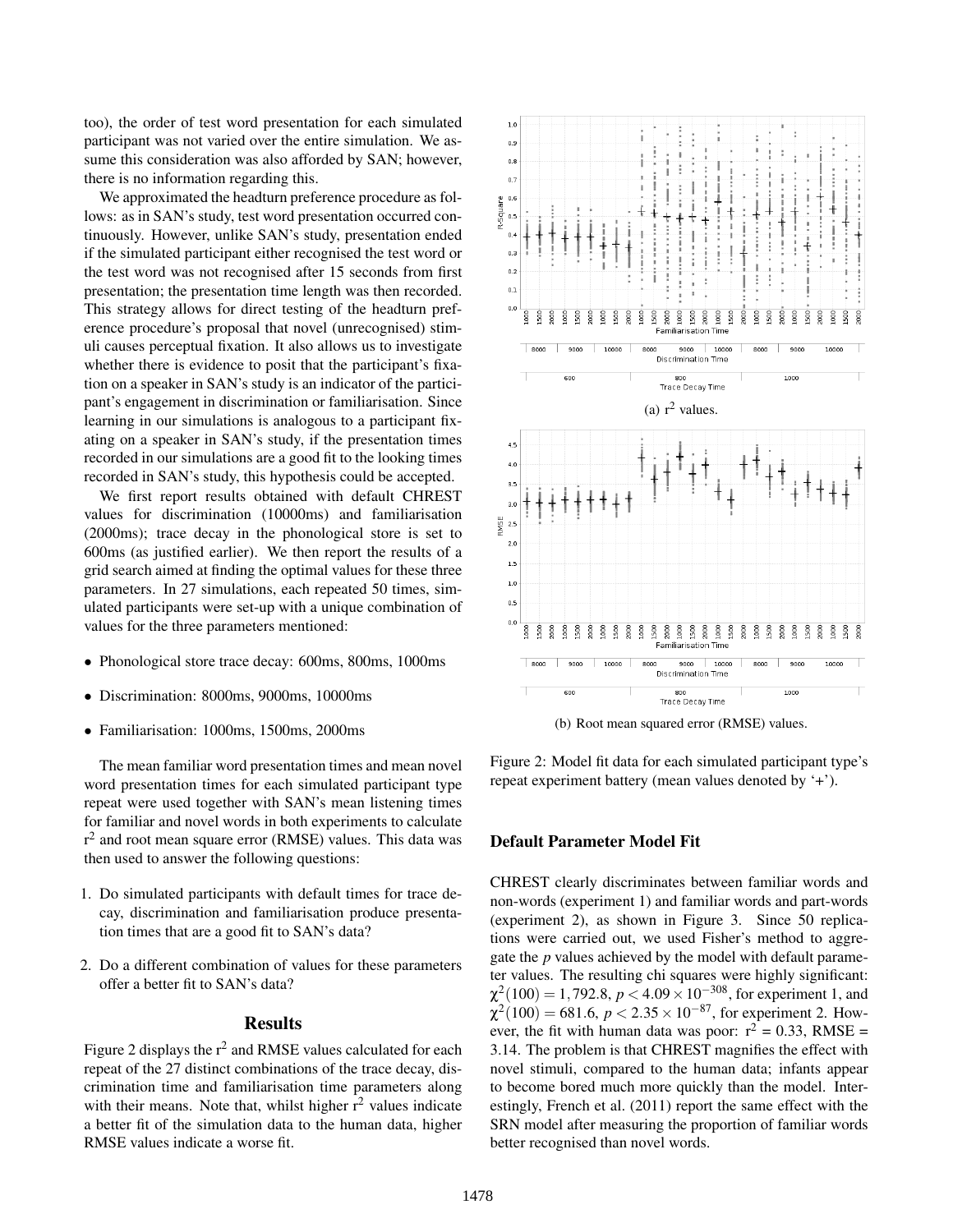

Figure 3: Human listening times vs. CHREST presentation times.

### Better Model Fits

When trace decay =  $600$ ms, average  $r^2$  values are poor and no clear pattern of  $r^2$  improvement or deterioration emerges as trace decay values increase. The same is true when one considers how  $r<sup>2</sup>$  values change as discrimination and familiarisation times increase. The best  $r^2$  on average (0.61) was obtained when trace  $decav = 1000$ ms, discrimination = 9000ms and familiarisation = 2000ms.

Conversely, with regard to RMSE values, the best fits are obtained when trace decay = 600ms. Whilst RMSE values generally deteriorate as trace decay is incremented to 800ms and 1000ms, pockets of high RMSE values are still observed. The best RMSE value on average (3.00 seconds) was observed when trace decay  $= 600$ ms, discrimination  $= 10000$ ms and familiarisation = 1500ms.

Figure 3 illustrates how the average presentation times for the simulated participants that achieve the best  $r^2$  values on average compare to the human data. It can be seen that, whilst the general trend is well captured, the absolute values obtained by the model are still incongruent with SAN's data.

### **Conclusions**

In this paper, we have used CHREST to simulate the listening times displayed by the infants in SAN's highly influential experiment. The key assumptions were that syllables were maintained in a phonological store and that listening time was directly mapped to the time taken to learn and recognize sequences of these syllables. Based on the previous literature, we speculated that the likely value for the trace decay time of the phonological store would be 600ms.

Simulated participants with default values for the trace decay, CHREST discrimination time and CHREST familiarisation time parameters succeeded in capturing the result that infants can significantly discriminate between familiar words and novel words (both non-words and part-words). In fact, the times achieved by simulated participants showed that differentiation between the two types of words was sharper than that observed with infants. Conversely, the sensitivity analysis provided inconsistent results: simulated participants whose trace decay is set to 600ms achieve both the best RMSE on average along with one of the worst  $r^2$  on average. The best  $r^2$  on average was obtained with simulated participants whose trace decay = 1000ms, discrimination = 9000ms and familiarisation time = 2000ms.

Interestingly, a trace decay time of 600ms means that a simulated participant is able to retain only three syllables or, a word using SAN's set-up, in its phonological store at any time. At the beginning of the learning and testing phase, a simulated participant will "hear" the first syllable of the first word at 222ms. This syllable will therefore decay at time 822ms, 156ms after the third syllable is heard at 666ms but 66ms before the fourth syllable (the first syllable of a new word) is heard. This buttresses statements presented by Gathercole and Adams (1993): "...in a 3-year longitudinal study of children, we found that 10% of children aged between 2 years 10 months and 3 years 1 month could already achieve a digit span of four, whereas 36% of the same cohort did not reach this level until 2 years later". If we accept that phonological store capacity is mutable and that the digit span task is a good indicator of phonological store capacity, the data obtained in this paper would lend credence to the proposal that the trace decay time of the phonological store is around 600ms for very young infants.

However, we acknowledge that the model's fit overall was low. The low fit with regard to  $r^2$  measurements is in part explained by the fact that SAN only published 4 data points making goodness of fit comparisons difficult. In addition, it is generally accepted by developmental researchers that the headturn preference procedure is inherently noisy (Bergmann, ten Bosch, Fikkert, & Boves, 2013).

The high RMSEs observed may be explained by one of our design choices. We approximated the headturn preference procedure by assuming that presentation of the test word continued until CHREST had fully recognised it. The fact that the simulated times are too long suggests that this condition might be too strong. Another approach would be to assume that, rather than needing to have fully familiarized the LTM node image with a word in order for the word to be "recognised", it is sufficient to recognise *most* of the word